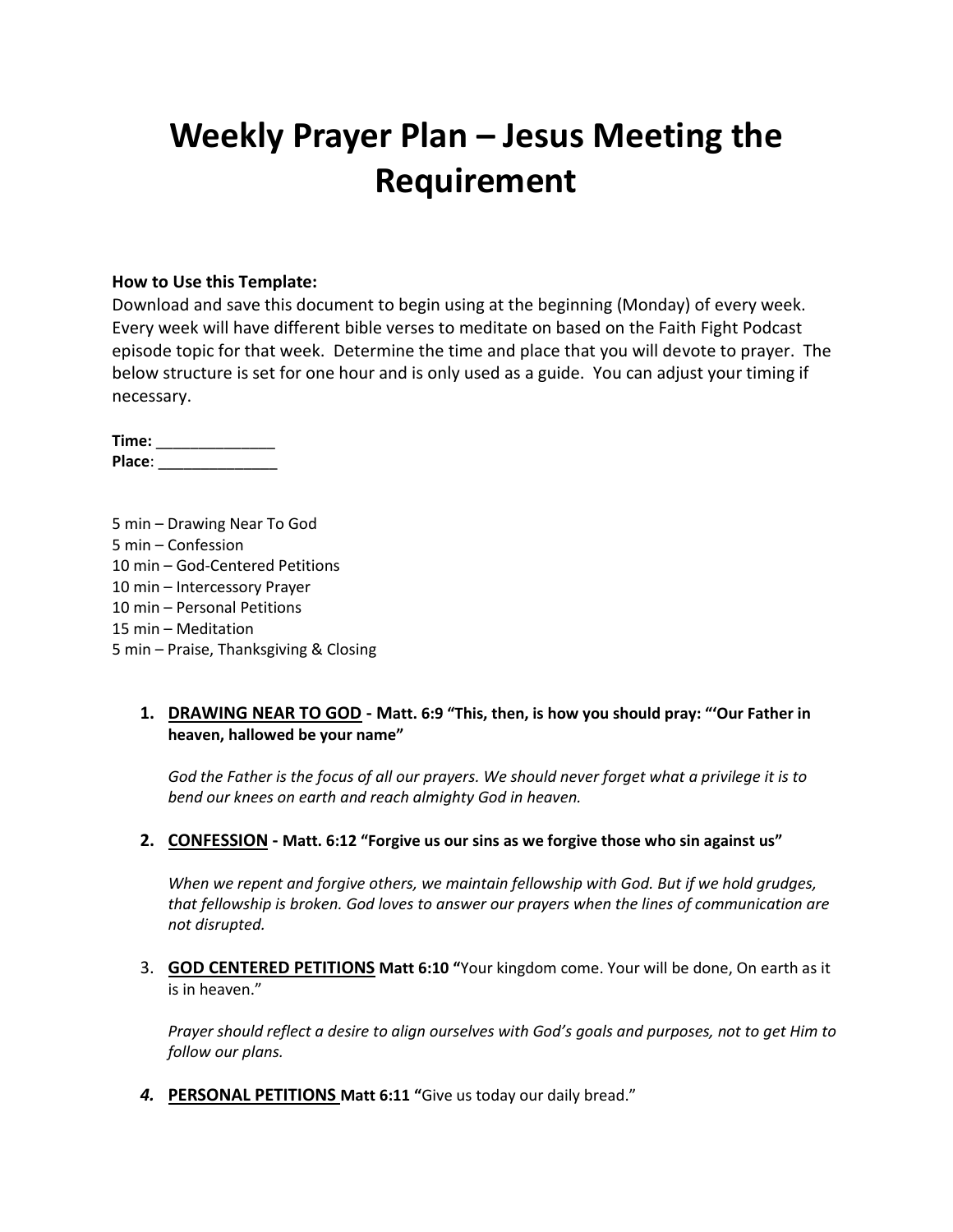*We are dependent upon the Lord for our needs and He wants us to come to Him with our requests.*

5. **MEDITATION Joshua 1:8** "Keep this Book of the Law always on your lips; meditate on it day and night, so that you may be careful to do everything written in it. Then you will be prosperous and successful."

*Meditation is thinking about the word of God to understand what it means in the context of the scripture and how it can apply to your life today. The Word of God is powerful enough to still be relevant in your life today even though it was written thousands of years ago.*

### **Read through the scripture passages for today as listed below:**

Meditational Verses Monday: Numbers 16:1-50 Tuesday: Joshua 7:1-26 Wednesday: Genesis 38:1-30 Thursday: Numbers 25:1-18 Friday: Genesis 19:1-29 Saturday: 2 Samuel 6:1-15 Sunday: Numbers 15:32-36

**Once you have read the scripture for today, write down your answer to the questions below or any other insight/revelation that you receive in your prayer journal.** 

- 1. Is there a promise to claim?
- 2. Is there a lesson to learn?
- 3. Is there a blessing to enjoy?
- 4. Is there a command to obey?
- 5. Is there a sin to avoid?
- 6. Is there a new thought to carry with me?
- **6. PRAISE & THANKSGIVING 1 John 5:14-15** "This is the confidence we have in approaching God: that if we ask anything according to his will, he hears us. And if we know that he hears us whatever we ask—we know that we have what we asked of him."

*We can end our prayer time with confidence that God has heard our prayer and will answer in His perfect timing. Demonstrate your faith in Him by showing thanks before you see the answer to your prayers.*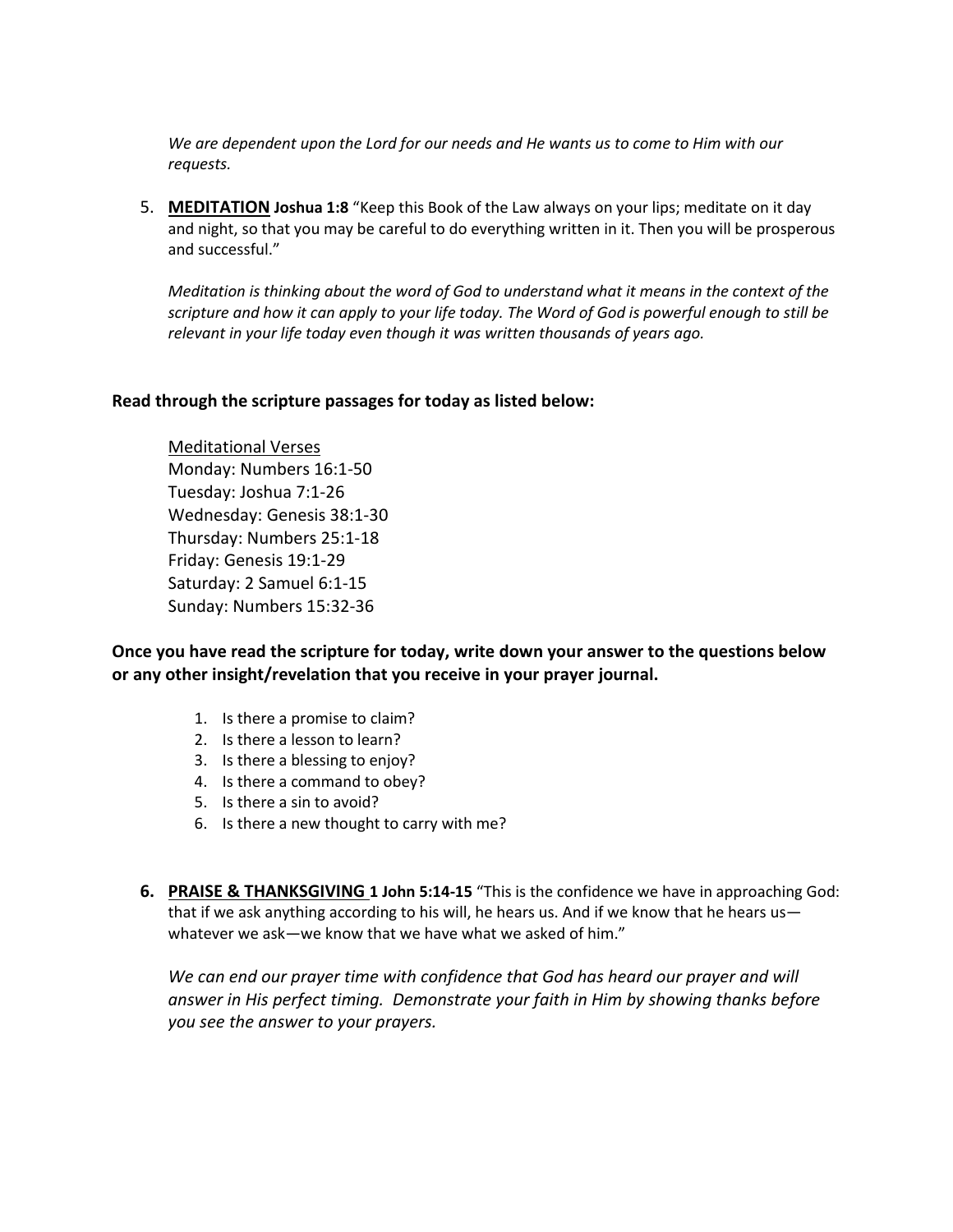# **Bible Verses & Notes - Jesus Meeting the Requirement of the Old Testament for Us**

We really need to remember the price that Jesus paid for us. Because of His sacrifice for us we don't need to come to God with animal sacrifices every time we fall short of his mark. Through reading the Bible I've seen that there are so many sins that should result in the death penalty. Like murder, adultery, etc. The penalty in the Old Testament for these sins was death. You might say those are really bad sins and the death penalty is probably justified. But I want to highlight some other sins and situations that when committed, the penalty was death. Some of these things that I'm talking about may seem excessive to think that they deserve death but according to Gods standard, he requires absolute holiness from his people and he can't go back on his word.

Thanks be to our Lord and Savor Jesus Christ who is the fulfillment of ALL of these Old Testament laws. He who knew No Sin, became sin in order that we might become the righteousness of God, in Christ Jesus. To God be all the glory.

This episode will help you to gain a better appreciation for what Jesus has done for us so that we can have forgiveness from our sins through Him.

*Then the Lord rained down burning sulfur on Sodom and Gomorrah—from the Lord out of the heavens. Thus he overthrew those cities and the entire plain, destroying all those living in the cities—and also the vegetation in the land. But Lot's wife looked back, and she became a pillar of salt. - Genesis 19:24-26 NIV*

Most people have heard what happened in Sodom and Gomorrah. It was an extremely sinful place. Sodom had descended into such a den of sin that visitors of the city could not be left in public alone for a few hours without fear of being raped. Two points here:

- 1. The sin in Sodom and Gomorrah was so great that God sent angles to destroy it and the people who lived there. There are so many cities across this country that are so sinful that I believe that God if not for Jesus and his mercies would destroy again.
- 2. Lots wife disobey Gods order by looking back. She was turned into a pillar of salt. How many of us have looked back at our old life and wanted to go back or even did go back to old sinful behaviour? According this this, we would've turned into a pillar of salt like Lot's wife.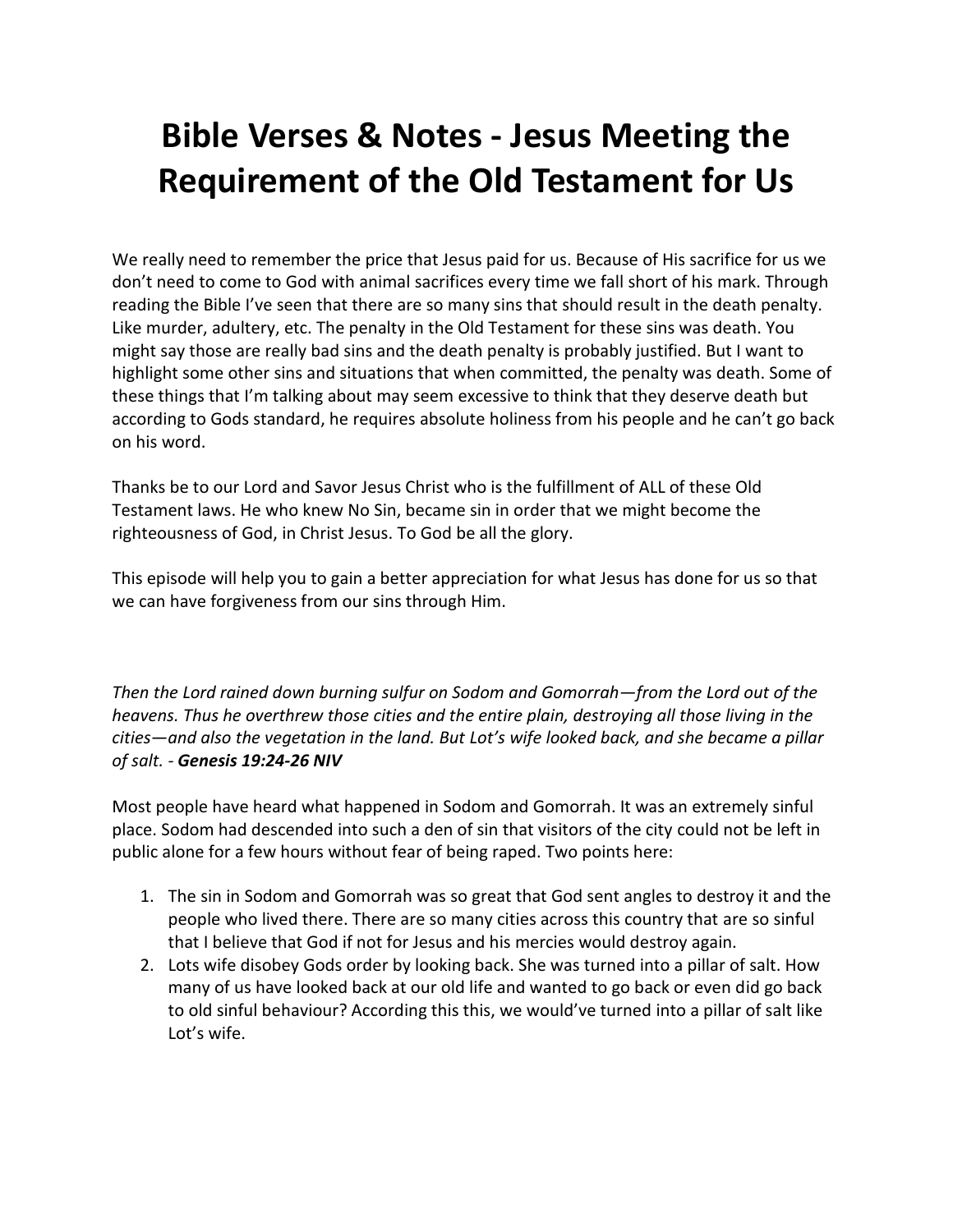*"And fire came out from the Lord and consumed the 250 men who were offering the incense. The Lord said to Moses, "Tell Eleazar son of Aaron, the priest, to remove the censers from the charred remains and scatter the coals some distance away, for the censers are holy— the censers of the men who sinned at the cost of their lives. Hammer the censers into sheets to overlay the altar, for they were presented before the Lord and have become holy. Let them be a sign to the Israelites." - Numbers 16:35-38 NIV*

The Israelites were told not to even touch the belongings of the wicked rebels. In this case, doing so would've shown sympathy toward their cause and agreement with their principles. Korah, Dathan and Abiram were directly challenging Moses and God. Moses clearly stated what God intended to do to the rebels. He did this so that everyone would have to choose between following Korah and Moses, who was Gods chosen leader.

This passage shows the consequences we should face when we rebel against God. How many people you know today who are rebelling against him. If not for Jesus and the mercy of God they would've had to deal with the same fate.

*But Onan knew that the child would not be his; so whenever he slept with his brother's wife, he spilled his semen on the ground to keep from providing offspring for his brother. What he did was wicked in the Lord's sight; so the Lord put him to death also. - Genesis 38:9-10 NIV*

There was an Old Testament law about marrying in the family if your brother dies. It's purpose was to ensure that a childless widow would have a son who would receive her late husbands inheritance. God killed Onan because he failed to fulfill his obligation to his brother and Tamar. Though this specific practice is not done today, how many of us disregard our obligations in order do what we like? In the Old Testament, that deserved death.

*While Israel was staying in Shittim, the men began to indulge in sexual immorality with Moabite women, who invited them to the sacrifices to their gods. The people ate the sacrificial meal and bowed down before these gods. So Israel yoked themselves to the Baal of Peor. And the Lord's anger burned against them. The Lord said to Moses, "Take all the leaders of these people, kill them and expose them in broad daylight before the Lord, so that the Lord's fierce anger may turn away from Israel. - Numbers 25:1-4 NIV*

Prostitution and sexual immorality was part of the Canaanite religion. At first the Israelites didn't think about worshipping idols, they were just interested in sex, but before long they started attending local feast and celebrations that involved idol worship. The desire for fun and pleasure caused them to loosen their spiritual commitment. In these verses the Lord told Moses that these leaders in Israel that participated in sexual immorality should be killed. This type of immorality and idolatry is happen in the world today as well. They have relaxed their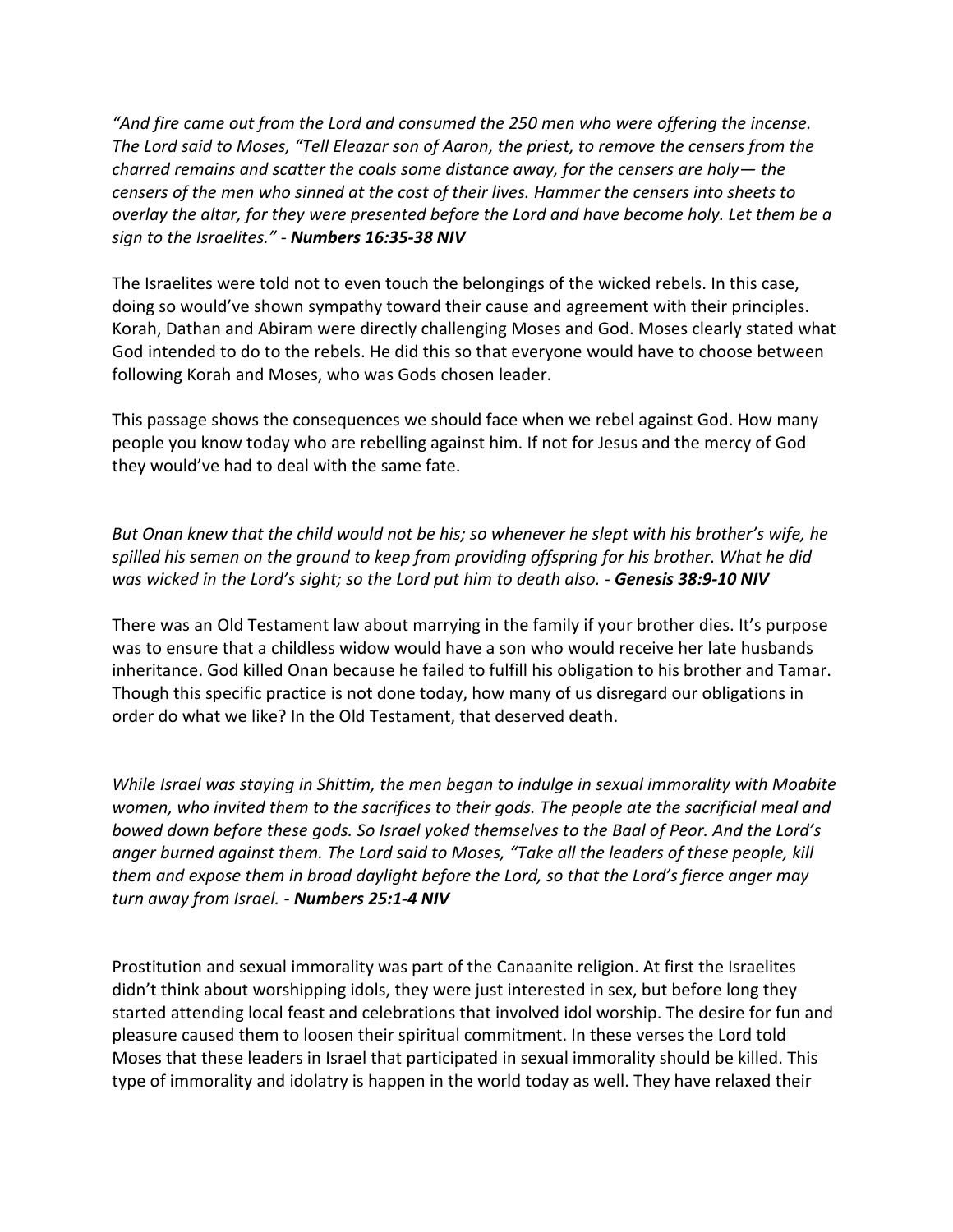moral standards to do whatever feel good. According to Gods law here, those people should be killed.

"Joshua said, "Why have you brought this trouble on us? The Lord will bring trouble on you *today." Then all Israel stoned him, and after they had stoned the rest, they burned them. - Joshua 7:25 NIV*

Achan underestimate God and didn't take his commands seriously. It may have seemed a small thing to Achan but the effects of his sin were felt by the entire nation, especially his family. Like Achan, our actions affect more people than just ourselves. Can you imaging today if you sinned and did something that caused your entire family to be killed by God? Thank God for mercy, Gods loving kindness and patience towards us.

*While the Israelites were in the wilderness, a man was found gathering wood on the Sabbath day. Those who found him gathering wood brought him to Moses and Aaron and the whole assembly, and they kept him in custody, because it was not clear what should be done to him. Then the Lord said to Moses, "The man must die. The whole assembly must stone him outside the camp." So the assembly took him outside the camp and stoned him to death, as the Lord commanded Moses. - Numbers 15:32-36 NIV*

There was no room for misinterpreting Gods holy requirements of the Sabbath. In this passage a man went outside to gather some wood. This was a violation of the Sabbath because it was considered as work. God spoke to Moses and said that this man should be stoned. This speaks to how irreverent we are towards God today. We don't take time to worship and fellowship with him. The law said that we should've been stoned like this man for doing any work or breaking any of the requirements of the Sabbath. But Jesus came as the fulfillment of the law so that we don't have to pay that price for that sin. Even though we don't have to suffer his consequence today, we should still attempt to keep one day as our day of worship devoted to God.

*When they came to the threshing floor of Nakon, Uzzah reached out and took hold of the ark of God, because the oxen stumbled. The Lord's anger burned against Uzzah because of his irreverent act; therefore God struck him down, and he died there beside the ark of God. - 2 Samuel 6:6-7 NIV*

This seams noble and the right thing for Uzzah to do. But God's commands and the consequences have to be carried out as he said because God cannot lie or go back on his word. Even though by the outside, it looked as Uzzah had the right motive, he still touched the Ark of the Covenant (which represented Gods holy presence) and this could only be done by the Levites. The result of his act was death instantly. Can you imaging if someone disobeyed God